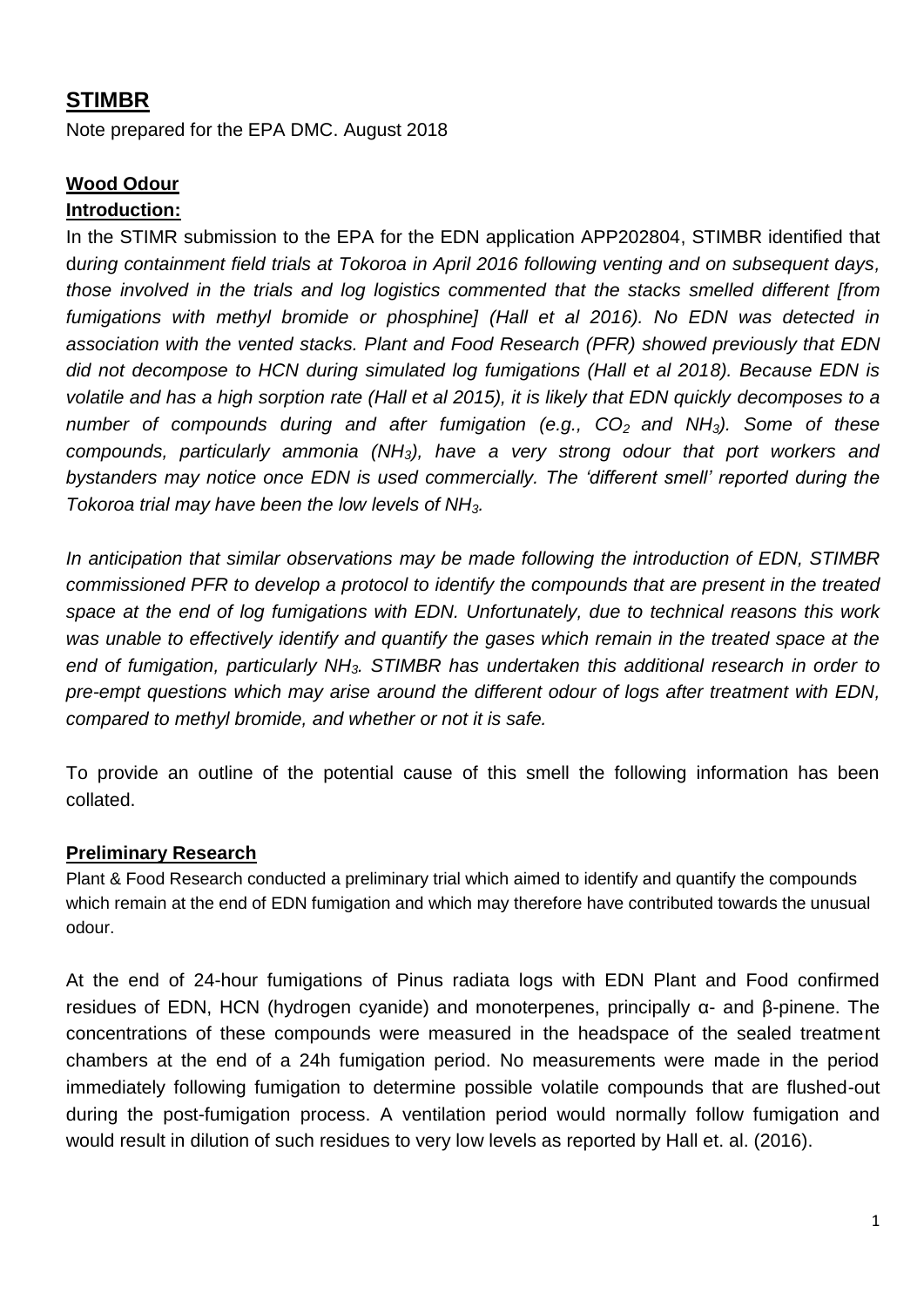This initial research to identify possible candidate compounds for the reported post fumigation smell associated with EDN fumigated logs has been unable to provide a definitive answer. The trial did show:

- Sorption of EDN by the logs was high (98%) during the fumigation with an average concentration of 3.4  $gm^{-3}$  remaining at the end of the fumigation period
- HCN levels were low at the end of the fumigation period at 1.06 gm<sup>-3</sup>, however they were higher than the initial level of 0.74 gm<sup>-3</sup> at the start of the fumigation. The average increase was 0.32 gm $^{\text{-3}}$ .
- Ammonia was not identified in the headspace above the EDN-treated log samples, implying a headspace concentration at or below 11 ppm (the limit of detection in the trial).
- there was no measurable change in levels of the seven terpenes/monoterpenes identified when comparing fumigated and non-fumigated logs
- The most prevalent gas present in the treatment chambers containing logs was carbon dioxide  $(CO<sub>2</sub>)$ , present as a consequence of respiration of the logs in a closed space.

Both HCN and EDN have characteristic odours. Hydrogen cyanide is described as having a bitter almond smell, but it does not always give off an odour, and 20% of the population cannot smell it because of a recessive genetic trait. The odour threshold of HCN is 0.58 to 5 ppm (National Research Council 2002). EDN has a pungent, penetrating almond-like odour that some people can detect at a concentration as low as 10 ppm (National Research Council 2014). These compounds were present at the end of the treatment period at concentrations in excess of their published aroma threshold values. However, these values do not representative of the concentrations likely to be present at the end of ventilation.

STIMBR considers that at the time of making its submission it underestimated the challenge of identifying the molecular constituents of the change in smell following fumigation with EDN. When checked following the Tokoroa trial no EDN was found to be present.

At the request of STIMBR Plant and Food is considering how best it could identify a wider range of compounds (ammonia-based compounds, fatty acid degradation products, terpenoic substances and odorous substances resulting from the degradation of lignin) that would enable it to isolate the possible candidate odour compounds following EDN treatment.

# **Breakdown of EDN**

EDN is a stable molecule and can only have an effect on living things if it comes into contact with water. EDN has a strong affinity at a molecular level for liquid water and rapidly reacts to form HCN which then breaks down to release CNO, O, and NO. The dominant reaction that occurs in the decomposition of EDN is summarized in the figure below.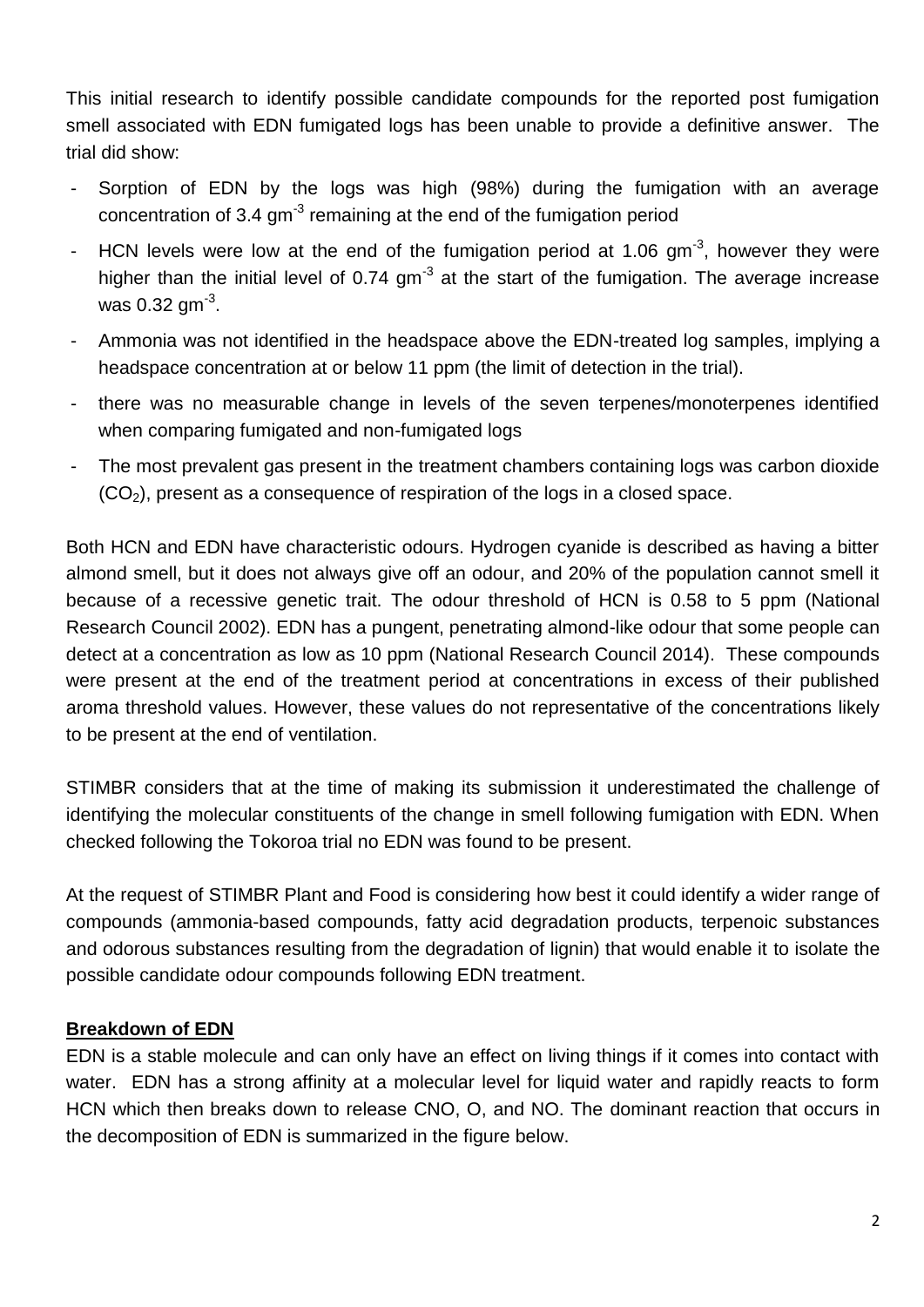

In the presence of water this breakdown happens very rapidly on a molecular level. Appendix 1 provides details from the EDN application on the breakdown of EDN.

In the case of wood fumigation, the potential production of hydrogen cyanide (HCN) is suppressed by EDN absorption into the wood and interaction with wood components. Inside the wood EDN will potentially react with:

- $\bullet$  tannin
- lignin
- cellulose structure, and,
- other substances associated with tree sap composition, such as terpenoids and isoprenoids

This contrasts to the situation in soil, where there is some HCN increase in the free HCN present after fumigation with EDN.

#### **Instances of reported odour**

The odour reported in New Zealand on fumigated logs appears to be specific to *Pinus radiata* (D.Don). It has been noted by researchers at Plant & Food Research that this smell is noticeable when the EDN's application rate exceeds approximately 50 g/m $^3\!$ .

Draslovka has been involved in an extensive number of research trials internationally using both EDN and HCN and there have been no other reports of a post fumigation "smell" either at the end of treatment, or after several hours of ventilation. This includes a number of field trials in involving several thousand cubic meters of wood. EDN was approved in June 2018 by the Czech authorities (Central Institute for Supervising and Testing in Agriculture, Decree June 2018) as a critical use exemption (CUE) for the Czech Republic to control the bark beetle (*Ips typographus(L))* and the double spined bark beetle *(Ips duplicatus* (Sahlberg))*.* Since then, tens of thousands of cubic meters of Norway spruce *Picea abies* (L)) have been fumigated without any report of an unusual smell. None of those involved in the field trials outside of New Zealand or these recent fumigations in the Czech Republic have reported a post fumigation odour. We understand that there has been no change in the odour characteristics of either reference or fumigated samples when the sample have been stored following fumigation (Pers. Com. Draslovka).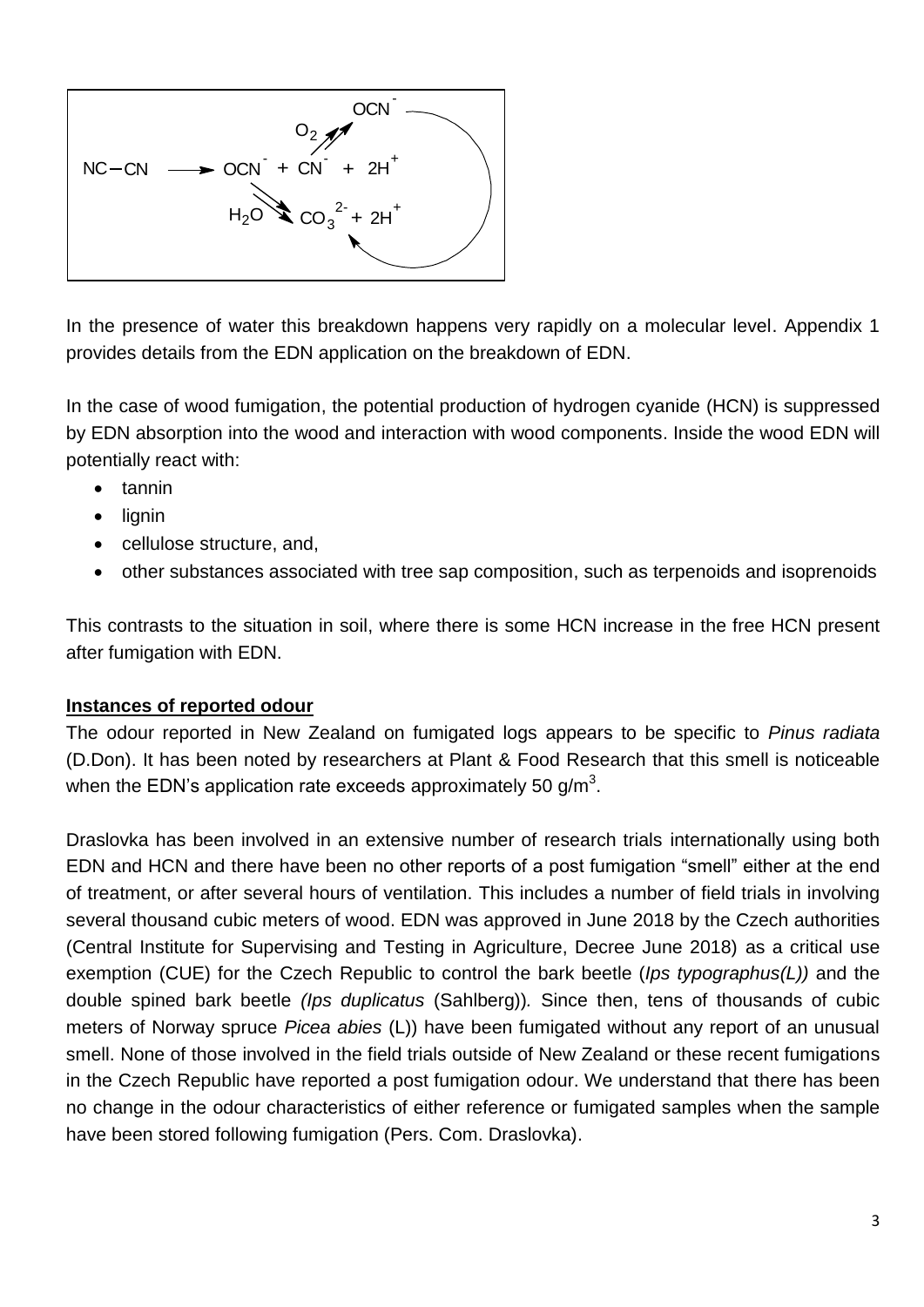Draslovka also has extensive experience in the production and use of cyanide-based chemicals. As a group these chemicals are used extensively in mill fumigations, buildings fumigations and for the treatments of wooden materials. Initial experimental work is also underway examining their potential use in the fumigation of grain and flour. Draslovka has not received any report of an unusual odour during or after these fumigations.

#### **Potential cause of the odour**

The odour commonly associated with conifer species, including *P. radiata*, is due primarily to terpenes. Terpenes are composed of carbon (C) and hydrogen (H) atoms where they are built from different numbers of isoprene molecules, which have a chemical formula of  $C_5H_8$ . Monoterpenes contain two isoprene units - chemical formula of  $C_{10}H_{16}$ . Pinene, which has a typical odour of pine, is a monoterpene. Limonene, which has citrusy odour, is also a monoterpene. These two molecules, among others, give conifer trees their distinctive scent. Larger terpenes are known as diterpenes, triterpenes, and so forth, and they can take the shape of long chains or rings. Many diverse types of organisms produce terpenes besides conifers, including insects, marine algae and sea slugs.

Recent research (Schreiner et.al. 2018), has been published studying the identity of odour constituents of pines (Resolving the smell of wood - identification of odor-active compounds in Scots pine (*Pinus sylvestris* L.). In *P. sylvestris* these researchers successfully detected 44 odouractive compounds. The majority of the identified odorants were fatty acid degradation products, plus some terpenoic substances and odorous substances resulting from the degradation of lignin. Although some of the detected substances have previously been reported as constituents of wood, 11 newly identified substances were reported for the first time as odour-active compounds in wood, amongst them heptanoic acid, γ-octalactone, δ-nonalactone and (E,Z,Z)-trideca-2,4,7 trienal. This paper underscores the difficulties in establishing volatile compound finger prints for pines species. Another five chemicals could not be named. Of the 39 named substances, only two are mentioned in the American Industrial Hygiene Association document 2013 which considers odor theresholds. These are acetic acid with an odor threshold of is 0.0004 – 204 ppm and vanillin .00000016-.929 ppm. https://www.nature.com/articles/s41598-018-26626-8

Lignins, tannins, cellulose will instantaneously react with EDN to form a succession of decomposition products. EDN, can also react with a system of conjugated double bonds (such as those found in pinenes and other terpenoids), with double bonds activated by functional groups in their proximity (such as those found in lignin, tannin, aromatic compounds).

In mammals, odours and the sense of smell are the result of a highly sensitive interaction between the environment and how the olfactory receptors are influenced by the molecular structure of the chemical creating the odour. In some cases, the responsiveness of the olfactory receptors is so sensitive that even minute concentration of the chemical in the atmosphere is enough for the olfactory receptors to record a signal. This "slightest concentration" (e.g., parts per billion) is often at the borderline for identification of the odour and small changes in the composition and/or ratio of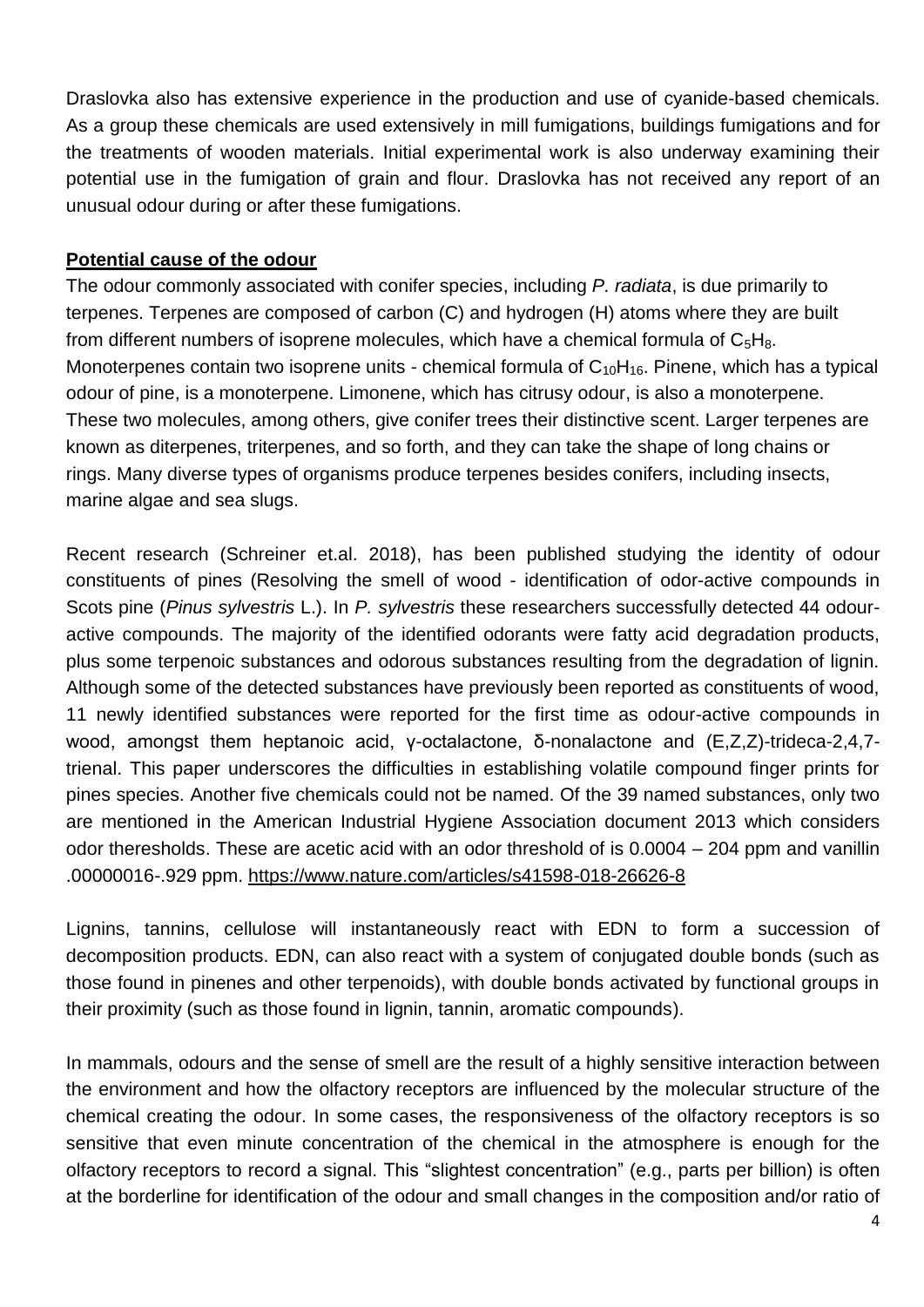the chemicals that create an odour can result in a difference in the odour that is perceived (or if the odour is perceived).

In the case of fumigation workers, sensitization by the molecule groups that create an odour is highly subjective because the structure and amount of the molecule itself play a role in perception combined with genetic predisposition of individual workers that affects their perception of the molecules. However, it is important to note here that neither EDN nor HCN has a specific odour that would generally be perceived as a "stench" but in fact both compounds have an odour that is more often described as a distinctive almond or bitter almond smell. The distinct characteristic of this smell must not be underestimated.

#### **Identifying the chemical causing the odour**

Schreiner et. al. (2018) used two methods to record the compounds that were produced by natural non-fumigated *P. sylvestris* (a closely related species to *P. radiata.*) and identified up to 44 compounds that may cause odours, including mercaptans, amines, esters, isothiocyanates, pinenes and terpenoids. Unfortunately, there is no evidence that specific odours can be related to specific combinations and amounts of the compounds that Schreiner et al. (2018) identified. Moreover, little is known about the relationship between the compounds that are produced by *Pinus* species, their molecular structure, the amounts produced, and the combinations required to elicit the optimum responses by insect in the field of insect attractants and trapping (Bockerhoff et al 2017). Hence, any attempt at research to identify the cause (i.e., the molecular compounds, their combinations, and specific amounts) of any odour that occurred after *P. radiata* was fumigated with EDN would require unlimited time and resources without any guarantee that the cause of the odour would ultimately be determined. And, moreover, it would be impossible to relate any results to individual olfactory responses among humans without trials at a clinical level of study with hundreds, if not more, individuals.

If research is undertaken to attempt to identify the cause of the post fumigation odour in *Pinus radiata* a study looking for a wide range of mercaptans, amines, esters, isothiocyanates, pinenes and terpenoids would be required with no guarantee that the cause of the odour will be determined.

# **Conclusion:**

The identification of compound(s) which contribute towards the odour of *P. radiata* logs fumigated with EDN is technically difficult to determine (as analytical techniques do not currently exist) and at low concentrations is subjective (as it is dependent on the sensitivity of olfactory receptors). Given that EDN and HCN have a distinctive almond smell, it is highly unlikely that these compounds are involved in the reported odour of logs post fumigation. Taking into consideration the toxicity of EDN and HCN and all the other likely compounds and variables (including wood composition, moisture, temperature etc.), it is extremely unlikely that the odor is harmful. The cost of pursuing possibly elusive fractions within the volatile finger print would need to be considered against the derived benefits.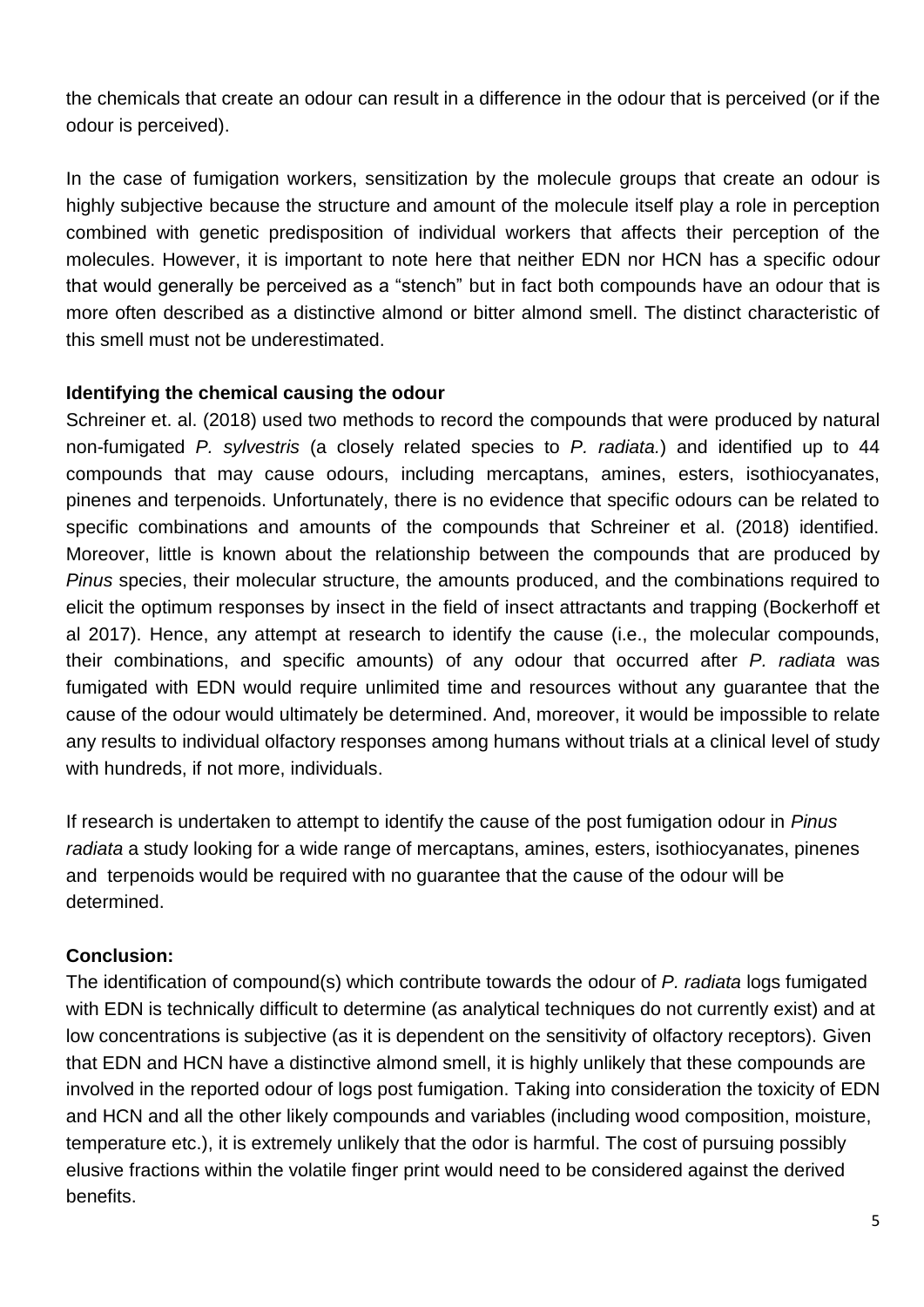# **References:**

- 1. Cicerone, R.J., Zellner R. 1983. The atmospheric chemistry of hydrogen cyanide (HCN). J Geophys Res 88:10689-10696.
- 2. Bockerhoff et al. (2017). Literature review: Traps and lures for bark beetles and Sirex. Scion confidential report to STIMBR
- 3. Fritz B, Lorenz K, Steinert W, et al. 1982. Laboratory kinetic investigation of the tropospheric oxidation of selected industrial emissions. EUR 7624:192-202
- 4. Hall, M., Adlam, A., Matich, A., Najar-Rodriguez, A., Pal, P., Brash, D. (2018). Quantification of hydrogen cyanide as a potential decomposition product of ethanedinitrile during pine log fumigation. *New Zealand Journal of Forestry Science*. **48**:7.
- 5. Hall, M.K.D., Najar-Rodriguez, A., Pranamornkith, T., Adlam, A.R., Hall A.J., Brash, D.W. (2015). Influence of dose, bark cover and end-grain sealing on ethanedinitrile  $(C_2N_2)$  sorption by pine (*Pinus radiata* D.Don) logs. *New Zealand Plant Protection*. 68:13-18.
- 6. Hall, M.K.D., Adlan, A., Najar-Rodriquez A., Zeng, F., Hall, A. 2016. Fumigation monitoring Fumigas EDN™ commercial log trial to determine ethanedinitirle emissions. A Plant and Food Research report prepared for Draslovka. SPTS No 13576.
- 7. Hall, M.K.D., Pranamornkith, T., Adlam A.R., Hall, A.J., Brash, D.W. (2014). Simulated commercial fumigation of sawn timber and logs to verify the sorption and desorption model of ethanedinitrile. Plant & Food Research SPTS No. 10152.
- 8. Lyman, W. 1982. Atmospheric residence time. In: Lyman, WJ, Reehl, WF, Rosenblatt DH, eds. Handbook of chemical property estimation methods: Environmental behavior of organic compounds. New York, NY: McGraw Hill Book Company, 10-2-10-33
- 9. National Research Council (2002). Acute Exposure Guideline Levels for Selected Airborne Chemicals, Appendix 5, Volume 2. The National Academies Press. https://www.ncbi.nlm.nih.gov/books/NBK207604/pdf/Bookshelf\_NBK207604.pdf.
- 10.National Research Council (2014). Acute Exposure Guideline Levels for Selected Airborne Chemicals, Appendix 3, Volume 17. The National Academies Press. [https://www.epa.gov/sites/production/files/2014-](https://www.epa.gov/sites/production/files/2014-11/documents/cyanogen_final_v17_jun2014.pdf) [11/documents/cyanogen\\_final\\_v17\\_jun2014.pdf](https://www.epa.gov/sites/production/files/2014-11/documents/cyanogen_final_v17_jun2014.pdf)
- 11.Schreiner, l. et al. 2018. Resolving the smell of wood identification of odour-active compounds in Scots pine (Pinus sylvestris L.) Nature May 2018 [https://www.nature.com/articles/s41598-](https://www.nature.com/articles/s41598-018-26626-8) [018-26626-8](https://www.nature.com/articles/s41598-018-26626-8)